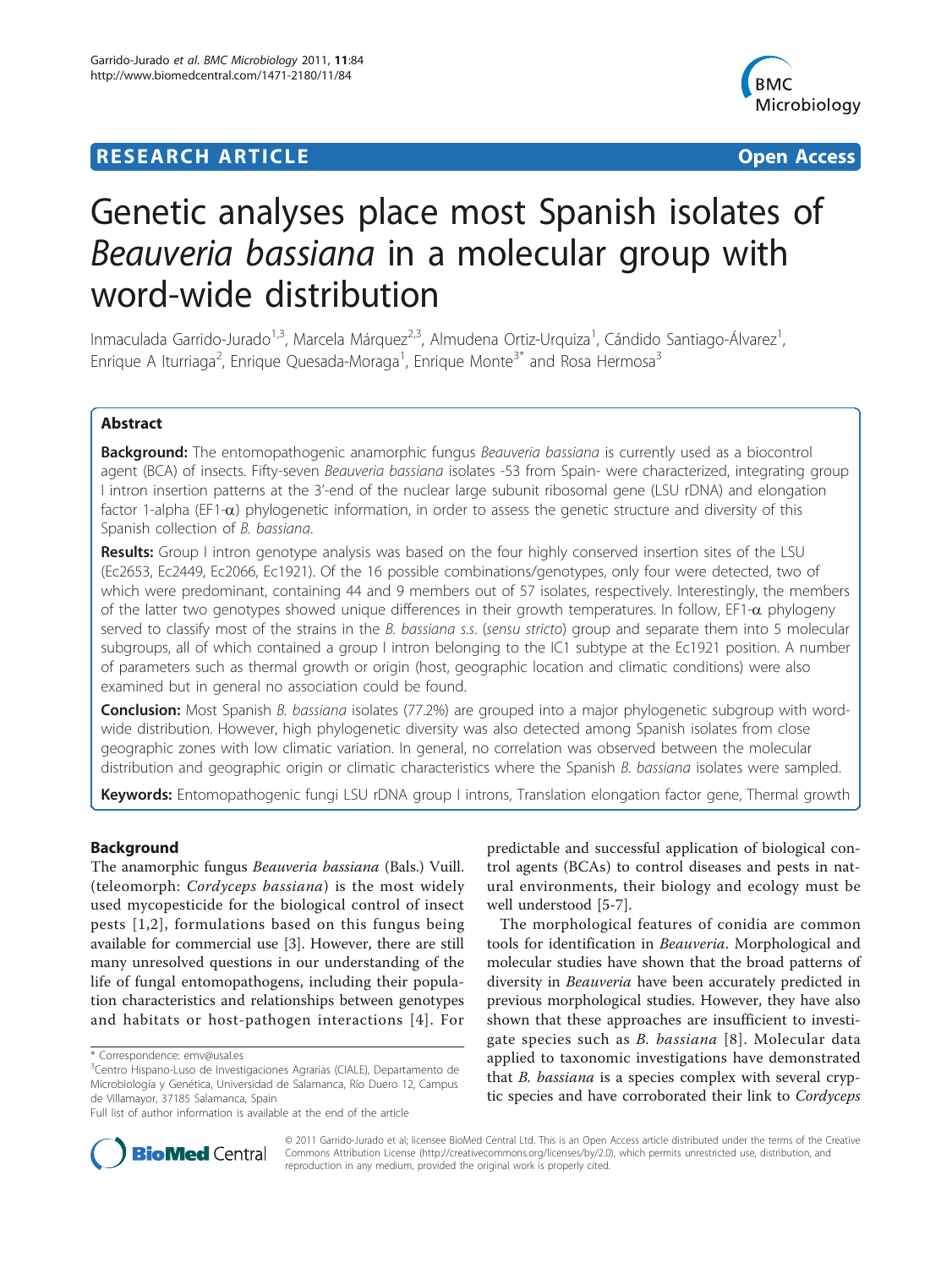teleomorphs [\[8](#page-9-0)-[12](#page-10-0)]. In this sense, phylogenetic studies based on nuclear ITS and elongation factor 1-alpha  $(EF1-\alpha)$  sequences have demonstrated the monophyly of Beauveria and the existence of at least two lineages within B. bassiana s.l. (sensu lato), and also that  $EFI-\alpha$ sequences provide adequate information for the inference of relationships in this genus [[8\]](#page-9-0). Studies on the genetic variability of BCAs such as B. bassiana are crucial for the development of molecular tools for their monitoring in the natural environment [\[6](#page-9-0)].

Minisatellite loci [[13\]](#page-10-0), random amplified polymorphism DNA (RAPD) [[14](#page-10-0)], universally primed (UP) PCR [[15](#page-10-0)], amplified fragment length polymorphism (AFLP) [[16\]](#page-10-0), isoenzyme analyses [\[17](#page-10-0)], or combinations of these methods [[18\]](#page-10-0) have provided useful polymorphisms to access genetic diversity among B. bassiana isolates.

Although some molecular studies have correlated B. bassiana genetic groups and host affiliation [[9,](#page-9-0)[19\]](#page-10-0), more recent evidence indicates that this is not the case since B. bassiana contains generalist enthomopathogens with no particular phylogenetic association with their insect host [\[7](#page-9-0)[,18](#page-10-0)], environmental factors being the prime selective forces for genotypic evolution in B. bassiana [\[7](#page-9-0)]. In this sense, several studies have demonstrated the association between B. bassiana genetic groups and Canadian [[20\]](#page-10-0), Brazilian [[18](#page-10-0)] and world-wide [[21\]](#page-10-0) climatic zones.

Entomopathogenic species displayed a high degree of variability-mainly attributed to the presence of group I introns- at specific sites of the coding regions of small and large subunits of nuclear ribosomal RNA genes (SSU rDNA and LSU rDNA). Group I introns in entomopathogenic fungi were initially reported in Beauveria brongniartii LSU genes [[22\]](#page-10-0). Work addressing the presence and usefulness of these non-coding elements has been reported for Beauveria. For example, Neuvéglise et al. [\[23\]](#page-10-0) found 14 form variants of introns, differing in size and restriction patterns, at four different LSU positions from among a panel of 47 isolates of B. brongniartii, two of B. bassiana, and one of Metarhizium anisopliae from several geographic origins. Coates et al. [[24](#page-10-0)] found 12 intron forms in the SSU from 35 Beauveria isolates. Wang et al. [\[25](#page-10-0)] analyzed the presence of group I introns in the four LSU insertion positions, designated Bb1 (also known as Ec2563), Bb2 (Ec2449), Bb3 (Ec2066) and Bb4 (Ec1921), and distributed a collection of 125 B. bassiana isolates in 13 different genotypes. In that study, their sequence analyses confirmed that the introns were invariably inserted in specific target sequences, and a strong correlation between specific insertion sites and intron subgroups was also observed. In addition, the features and behaviour of these group I intron were also detected in related genera such as Cordyceps [\[26\]](#page-10-0) and Metarhizium [\[27\]](#page-10-0).

The present study was undertaken to investigate the genetic variability existing in a collection of 53 Spanish isolates of B. bassiana, obtained from different substrates or insect hosts, and 4 isolates from other European countries. The insertion patterns of group I introns at the 3' end of the LSU rDNA genes and  $EF1-\alpha$  phylogenetic distribution were integrated in order to explore any possible correlation between genetic groups and geographical/climate origin, and habitat or insect host.

## Results

#### Analysis of group I introns in 3' LSU rDNA

The 3'-end of the nuclear LSU rDNA genes of the 57 B. bassiana isolates (Table [1](#page-2-0)) was amplified with primers I29 and M1 and four different sizes of PCR products were observed on agarose gels, ranging from 0.79 to 1.77 kb. The sizes were as follows: about 1650 bp for 44 isolates; 1770 bp for one isolate; 1280 bp for 9 isolates, and 790 bp for 3 isolates. All amplicons were purified and sequenced in order to determine whether the insertion of multiple sequences, a feature described for members of this and other entomopathogenic genera, was responsible for the diversity of their lengths.

After sequencing analysis (Table [2](#page-3-0)), we observed that the smallest PCR products were detected in 3 out of the 57 isolates studied-coded Bb19, Bb50 and Bb57- indicating that these isolates had no introns, and the intronless sequence size was 790 bp; identical in composition to a homologous fragment of B. bassiana s.l. [[25](#page-10-0)] described previously. The other 54 isolates exhibited introns inserted at one or more of the four possible conserved positions. Among these 54 intron-containing isolates, the insertion was as follows: 44 showed inserted sequences at positions 1 (Ec2563) and 4 (Ec1921); one isolate, Bb51, with a sequence size of 1770 bp, contained two introns at positions 2 (Ec2449) and 4 (Ec1921), and nine isolates contained only one intron at position 4.

The presence/absence of introns at the 3'-end of the nuclear LSU rDNA of the 57 isolates analyzed allowed their distribution in the following genotypes: A1B2B3A4, B1A2B3A4, B1B2B3A4 and B1B2B3B4 (A = presence, B = absence; according to Wang et al. [\[25](#page-10-0)]). Insertion sites are numbered from 1 to 4, also following Wang's terminology [\[25\]](#page-10-0): Ec2563 (position 1), Ec2449 (position 2), Ec2066 (position 3) and Ec1921 (position 4). These genotypes and their distribution frequencies are shown in Table [2](#page-3-0). Three out of the 57 isolates had no introns; nine contained one, and forty-five had two introns. Fifty-four of 57 isolates showed an inserted intron at position 4, and 44 isolates at position 1, whereas only one isolate had an inserted intron at position 2. None of the 57 isolates had introns at the 3 insertion site.

There was a significant correlation between belonging to an intron genotype and the mean of the optimal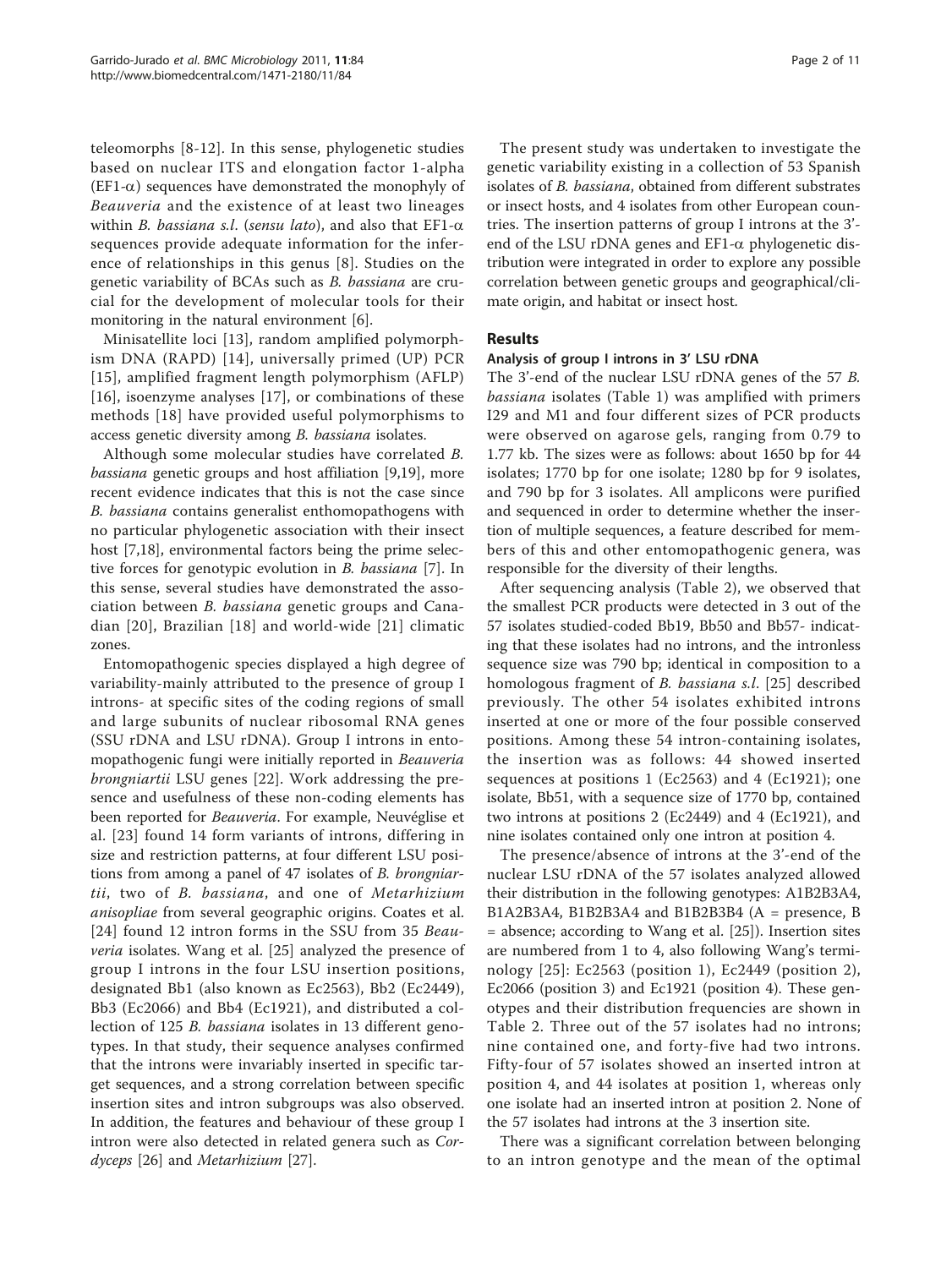| Code             | Isolate        | Location          | Climate   | Habitat/Host (Order)                 |  |
|------------------|----------------|-------------------|-----------|--------------------------------------|--|
| Bb1              | EABb 01/145-Su | Sevilla (Spain)   | ${\sf M}$ | olive                                |  |
| Bb <sub>2</sub>  | EABb 01/160-Su | Huelva (Spain)    | M         | oak                                  |  |
| Bb3              | EABb 01/164-Su | Huelva (Spain)    | M         | pine                                 |  |
| Bb4              | EABb 01/168-Su | Huelva (Spain)    | М         | scrubland                            |  |
| Bb5              | EABb 01/171-Su | Huelva (Spain)    | М         | cotton                               |  |
| Bb6              | EABb 01/15-Su  | Almería (Spain)   | М         | dessert                              |  |
| Bb7              | EABb 01/126-Su | Cádiz (Spain)     | M         | olive                                |  |
| Bb8              | EABb 01/75-Su  | Almería (Spain)   | M         | seaside                              |  |
| Bb9              | EABb 01/116-Su | Sevilla (Spain)   | M         | olive                                |  |
| Bb <sub>10</sub> | EABb 01/112-Su | Sevilla (Spain)   | M         | wheat                                |  |
| Bb11             | EABb 01/125-Su | Cádiz (Spain)     | M         | fallow land                          |  |
| Bb12             | EABb 00/10-Su  | Jaén (Spain)      | M         | olive                                |  |
| Bb13             | EABb 00/11-Su  | Jaén (Spain)      | M         | scrubland                            |  |
| Bb14             | EABb 00/13-Su  | Jaén (Spain)      | M         | woodland                             |  |
| Bb15             | EABb 00/16-Su  | Almería (Spain)   | M         | scrubland                            |  |
| Bb16             | EABb 00/17-Su  | Almería (Spain)   | M         | dessert                              |  |
| Bb17             | EABb 01/07-Su  | Córdoba (Spain)   | M         | meadow                               |  |
| Bb18             | EABb 01/19-Su  | Granada (Spain)   | M         | wheat                                |  |
| Bb19             | EABb 01/22-Su  | Córdoba (Spain)   | M         | scrubland                            |  |
| Bb <sub>20</sub> | EABb 01/25-Su  | Córdoba (Spain)   | M         | olive                                |  |
| Bb <sub>21</sub> | EABb 01/27-Su  | Córdoba (Spain)   | M         | wheat                                |  |
| Bb <sub>22</sub> | EABb 01/33-Su  | Cádiz (Spain)     | M         | olive                                |  |
| Bb <sub>23</sub> | EABb 01/34-Su  | Málaga (Spain)    | M         | olive                                |  |
| Bb <sub>24</sub> | EABb 01/35-Su  | Málaga (Spain)    | M         | scrubland                            |  |
| Bb <sub>25</sub> | EABb 01/36-Su  | Málaga (Spain)    | M         | meadow                               |  |
| Bb <sub>26</sub> | EABb 01/37-Su  | Málaga (Spain)    | M         | olive                                |  |
| Bb <sub>27</sub> | EABb 01/43-Su  | Jaén (Spain)      | M         | olive                                |  |
| Bb <sub>28</sub> | EABb 01/45-Su  | Jaén (Spain)      | M         | scrubland                            |  |
| Bb29             | EABb 01/64-Su  | Granada (Spain)   | M         | woodland                             |  |
| Bb <sub>30</sub> | EABb 01/73-Su  | Granada (Spain)   | M         | scrubland                            |  |
| Bb31             | EABb 01/76-Su  | Granada (Spain)   | M         | scrubland                            |  |
| Bb32             | EABb 01/100-Su | Sevilla (Spain)   | M         | olive                                |  |
| Bb33             | EABb 01/103-Su | Sevilla (Spain)   | M         | woodland                             |  |
| Bb34             | EABb 01/105-Su | Sevilla (Spain)   | M         | cotton                               |  |
| <b>Bb35</b>      | EABb 01/130-Su | Cádiz (Spain)     | M         | pine                                 |  |
| Bb36             | EABb 01/132-Su | Cádiz (Spain)     | M         | cotton                               |  |
| Bb37             | EABb 90/2-Dm   | Badajoz (Spain)   | M         | Dociostaurus maroccanus (Orthoptera) |  |
| Bb38             | EABb 90/4-Cb   | Badajoz (Spain)   | M         | Chortipus bicolor (Orthoptera)       |  |
| Bb39             | EABb 91/6-Ci   | Badajoz (Spain)   | M         | Calliptamus italicus (Orthoptera)    |  |
| <b>Bb40</b>      | EABb 91/7-Dm   | Badajoz (Spain)   | M         | D. maroccanus (Orthoptera)           |  |
| <b>Bb41</b>      | EaBb 92/10-Dm  | Badajoz (Spain)   | M         | D. maroccanus (Orthoptera)           |  |
| Bb42             | EABb 92/11Dm   | Badajoz (Spain)   | M         | D. maroccanus (Orthoptera)           |  |
| Bb43             | EABb 93/14-Tp  | Córdoba (Spain)   | M         | Thaumetopea pytiocampa (Lepidoptera) |  |
| Bb44             | EABb 04/01-Tip | Sevilla (Spain)   | M         | Timaspis papaveris (Hymenoptera)     |  |
| Bb45             | EABb 01/88-Su  | South Portugal    | M         | sunflower                            |  |
| Bb46             | EABb 01/39-Su  | Málaga (Spain)    | M         | almond                               |  |
| Bb47             | EABb 01/110-Su | Sevilla (Spain)   | M         | holm oak                             |  |
| Bb48             | EABb 04/06-Su  | Córdoba (Spain)   | M         | cork oak                             |  |
| Bb49             | EABb 04/08-Su  | Córdoba (Spain)   | М         | hazel                                |  |
| Bb50             | EABb 04/02-Su  | Santander (Spain) | HO        | Ebro river                           |  |
| <b>Bb51</b>      | EABb 04/03-Su  | Santander (Spain) | HO        | grassland                            |  |

<span id="page-2-0"></span>Table 1 Information concerning the Beauveria bassiana isolates analyzed in this study.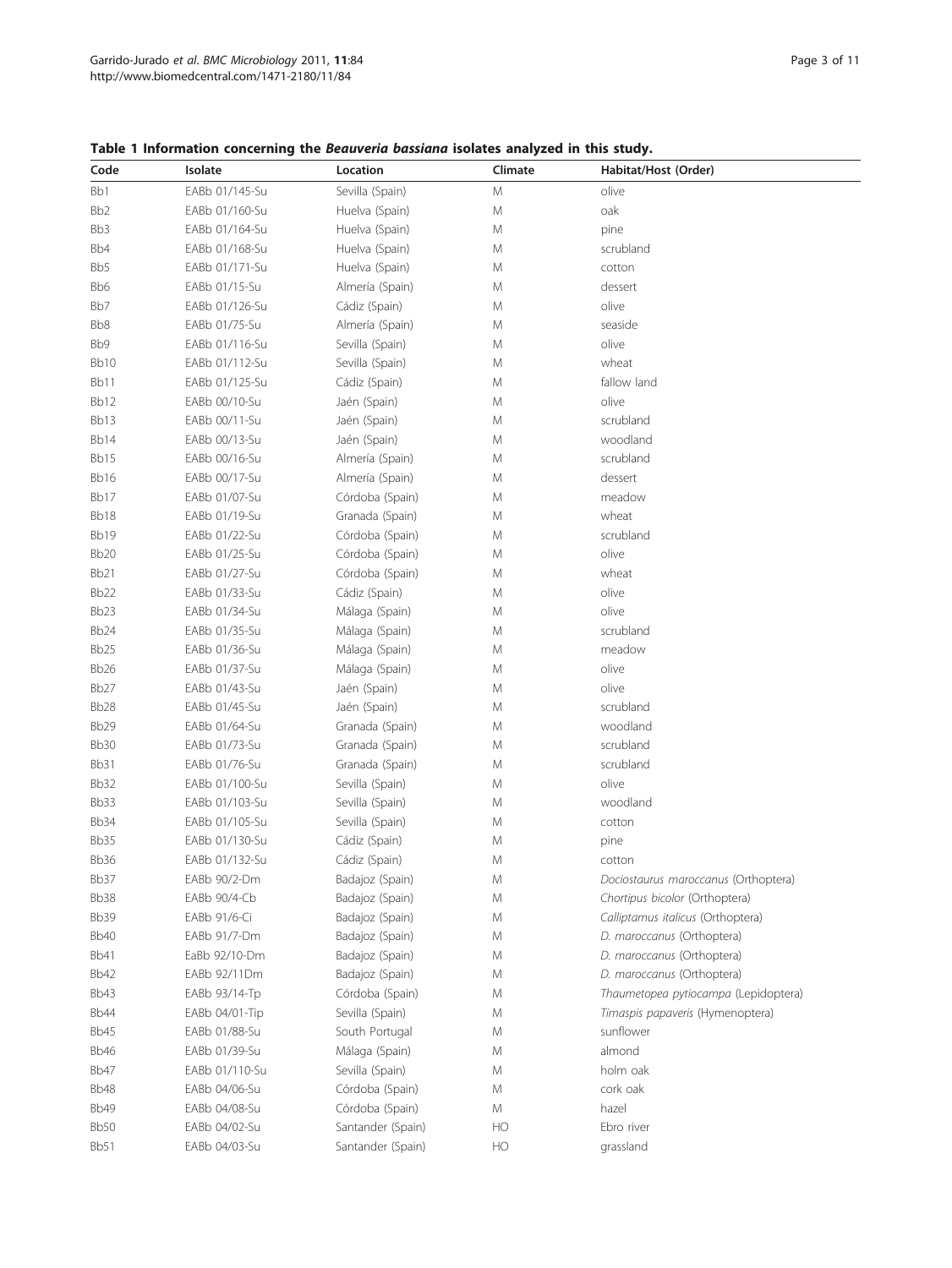| <b>Bb52</b> | EABb 04/05-Su    | Álava (Spain)  |   | leek                       |
|-------------|------------------|----------------|---|----------------------------|
| <b>Bb53</b> | EABb 04/09-Su    | Madrid (Spain) |   | grassland                  |
| <b>Bb54</b> | EABb 04/10-Su    | Gerona (Spain) | М | olive                      |
| <b>Bb55</b> | EABb 04/12-Su    | Georgia        |   | inculto                    |
| <b>Bb56</b> | B. bassiana 1333 | Greece         | M | Bactrocera oleae (Diptera) |
| <b>Bb57</b> | B. bassiana 3395 | Poland         |   | No data available          |

<span id="page-3-0"></span>Table 1 Information concerning the Beauveria bassiana isolates analyzed in this study. (Continued)

Code: reference as each isolate is cited in the text.

Source: reference as received from the Collection from the Department of Ciencias y Recursos Agrícolas y Forestales (CRAF) of the University of Córdoba, Spain. Climatic: zones where isolates were collected (M: subtropical Mediterranean, C: continental, HO: humid oceanic).

 $(F_{1,84}: 57.20^{\circ}C; P < 0.001)$  and highest  $(F_{1,84}: 27.39^{\circ}C; P$ < 0.001) growth temperatures, which were significantly lower in the genotype B1B2B3A4, with  $T_{opt}$  and  $T_{max}$ values of 24.3 and 33.9°C, respectively, than those obtained for A1B2B3A4, with  $T_{opt}$  of 26.7 and  $T_{max}$ 35.6°C (data not shown).

Two different intron sequence sizes, 427 or 443 bp in length, were detected at position 4 within the 54 Beauveria isolates that bore an insertion at this site, allowing the distribution of the isolates into two sub-genotypes (Table 2). Three of these 54 isolates had a sequence of 427 bp, showing 100% identity with the 4-position intron sequence reported for B. bassiana Bb232 [\[25](#page-10-0)]. In 51 of the B. bassiana isolates, the inserted sequence length at this position was 443 bp, and four variants with few nucleotide differences were observed after alignment of these sequences, showing identity values of 98 to 100% with another sequence detected at the same position in B. bassiana Bb726 [[24\]](#page-10-0).

The intron sequence inserted at position 2 was only detected for Bb51, an isolate obtained in Santander (North Spain), and was 502 bp long. This intron shared 99 and 98% identity with two sequences previously detected at the same position in the LSU of B. bassiana

isolates 178 and 1121 [\[24,25\]](#page-10-0). A 387-bp intron was identified in 44 isolates at position 1. Alignment of these sequences revealed that the 387-bp sequence was conserved in the 44 B. bassiana isolates, where this intron was observed, and this sequence had identity values of 98% with the previously described sequence of B. bassiana ECBL16 [\[24\]](#page-10-0).

The seven different B. bassiana intron sequences exhibited the typical characteristics of group I and no ORFs were detected. These intron sequences from B. bassiana were compared with other fungal intron sequences available in databases for their placement in previously reported subgroups [[28\]](#page-10-0). The introns inserted at positions 2 and 4 were placed in the IC1 subgroup (one of the 15 subgroups, based on their secondary structure, described within the group I introns), and that inserted at position 1 was placed in the IE subgroup. As previously observed in group I introns [[25](#page-10-0)-[27\]](#page-10-0), those inserted at the same site all belonged to the same subgroup. The intron sequences obtained in this work were compared with other B. bassiana intron sequences representing different subgroups to examine their polymorphisms (data not shown). Intron size and nucleotide identity differences were observed but P, Q,

|                   |                                         |              | GenBank                |                        |                          |  |
|-------------------|-----------------------------------------|--------------|------------------------|------------------------|--------------------------|--|
| Genotype *<br>(%) | Isolate code                            | No. isolates | position 1<br>(Ec2563) | position 2<br>(Ec2449) | position 4**<br>(Ec1921) |  |
| A1B2B3A4          | Bb2-5, Bb32-33, Bb35, Bb45, Bb48-49     | 10           | EF115312               |                        | EF115308 (433a)          |  |
|                   | Bb1, Bb6-12, Bb14-17, Bb20-21, Bb23-31, |              |                        |                        |                          |  |
|                   | Bb34, Bb36, Bb41-42, Bb44, Bb46-47,     |              |                        |                        |                          |  |
|                   | Bb52-54, Bb56                           | 34           | FF115312               |                        | EF115307 (443b)          |  |
| <b>B1A2B3A4</b>   | <b>Bb51</b>                             |              |                        | EF115313               | EF115309 (427)           |  |
| B1B2B3A4          | Bb13, Bb18                              | 2            |                        |                        | EF115310 (443c)          |  |
|                   | Bb22, Bb37, Bb39-40, Bb43               |              |                        |                        | EF115311 (443d)          |  |
|                   | Bb38, Bb55                              |              |                        |                        | EF115309 (427)           |  |
| B1B2B3B4          | Bb19, Bb50, Bb57                        | 3            |                        |                        | $\overline{\phantom{a}}$ |  |

Table 2 Genotypes derived from the presence/absence of introns in LSU rDNA genes for 57 Beauveria bassiana isolates and types of intron sequences.

\*A, presence, and B, absence of a given intron at the 3'-end of the nuclear LSU rDNA genes. Numbers 1-4 represent insertion sites Ec2563, Ec2449, Ec2066 and Ec1921, respectively, as previously described [\[25](#page-10-0)].

\*\* Sequence types inserted at position 4 (Ec1921) are indicated by their sizes in bp, followed by a letter for identical sizes (i.e., 443a, b, c, d) to indicate small differences in their composition.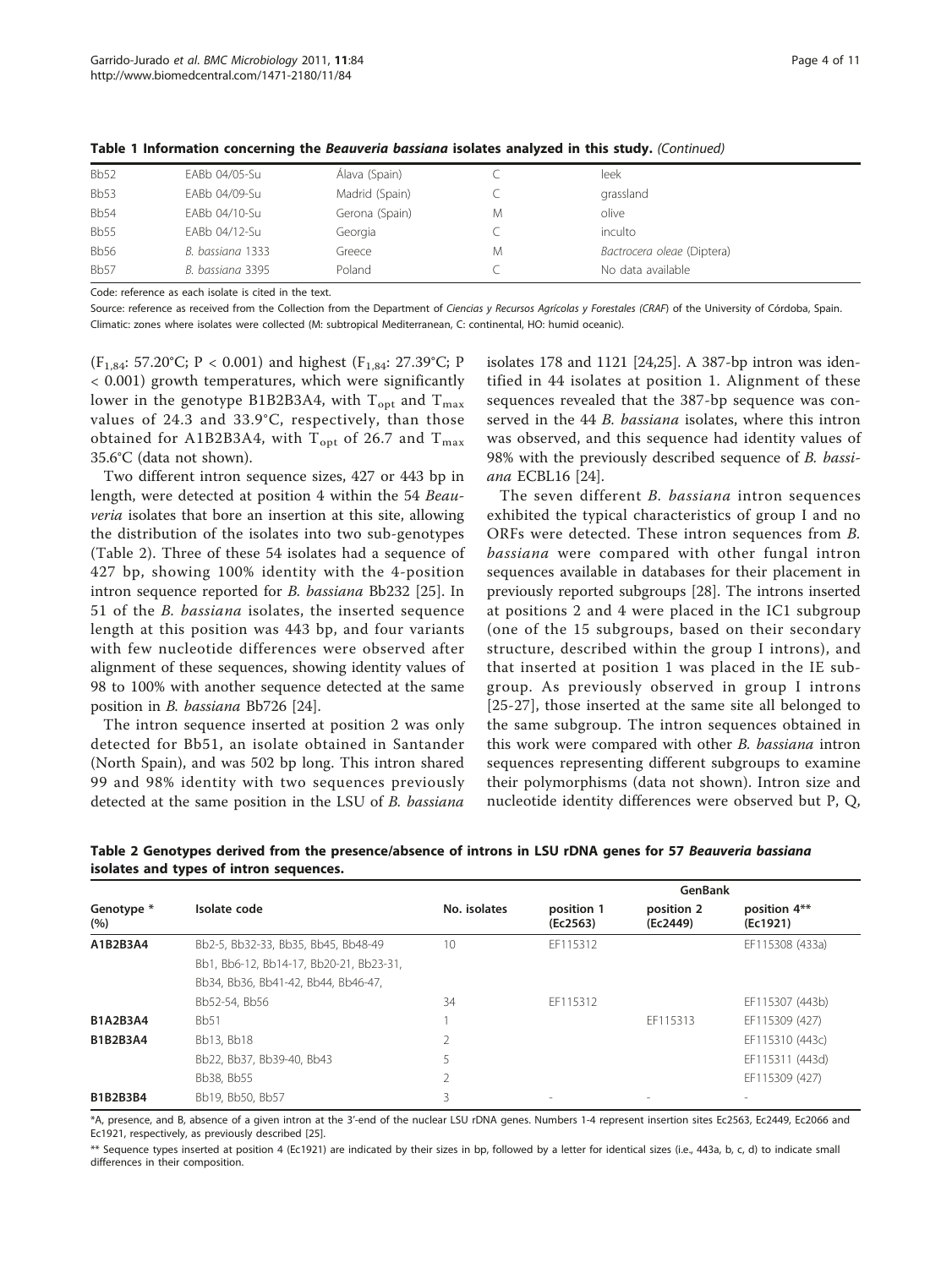R and S motif elements, which are needed for the formation of the secondary structure of group I introns [[29\]](#page-10-0), were highly conserved among the introns inserted at the same site, particularly for position 1. The highest polymorphism was observed in introns inserted at 2, the P1-P3 helices being the source of this variation, and at 4, in the P5, P6 and P8 helices.

The MP tree obtained after an alignment of the 7 different intron sequence types identified from 57 B. bassiana isolates and another 24 GenBank-deposited sequences, which represent intron sequences from M. anisopliae, B. bassiana and Cordyceps profilica, together with the subsequent phylogenetic analysis are shown in Figure [1](#page-5-0). The tree reveals the separation of four independent groups, supported by high bootstrap values, corresponding to the four positions reported previously [[25](#page-10-0)]: Ec1921 (position 4), Ec2066 (position 3), Ec2449 (position 2) and Ec2563 (position 1), where intron insertions occurred. The tree shows that the sequence group located at position 4 is closer to those at position 2 and both contain IC1 subgroup introns. Similarly, position 3 sequences are closer to position 1 sequences, and both groups have IE subgroup introns. Within position 4, Cordyceps and Metarhizium were separated from Beau*veria* sequences and formed an independent group, supported by a bootstrap value of 100%. In addition, the five different Beauveria sequences obtained here were separated into two of the four observed groups at this position, supported by bootstrap values of 94% and 60%. This separation was in accordance with the two sequence sizes detected: 443 and 427-bp in length. However, the four different sequence types detected for 443-bp-sized introns were not separated after phylogenetic analysis.

## $EFT-\alpha$  gene analysis

With the exception of isolate Bb49, where no amplification was observed, all isolates afforded PCR products of 1.1 kb for the EF1- $\alpha$  gene with the primers tef1fw and 1750-R. Eleven different EF1- $\alpha$  gene sequences were identified among the 56 isolates. The alignment and comparison of these 11 sequences and another 18 Gen-Bank-deposited sequences, representing different lineages from B. bassiana s.s. (sensu stricto), B. brongniartii and B. bassiana clade C [[7,8,](#page-9-0)[12](#page-10-0)], produced 1757 aligned positions, with 1542 constant characters and 114 parsimony-informative characters. The MP tree is shown in Figure [2.](#page-6-0) Of the 56 isolates analyzed, 94.6% (53 isolates) were located in the B. bassiana s.s. clade, and 5.4% (3 isolates) in clade C, which includes B. cf. (uncertain taxonomy) bassiana isolates. Within B. bassiana s.s., the 53 isolates analyzed in this study were separated in five subgroups (Eu-7, Eu-8 and Eu-9 with isolates from Spain and Portugal; Eu-3 from Spain,

France and Denmark; and Wd-2 with world-wide distribution), supported by bootstrap values higher than 50%.

#### Integration of intron insertion patterns and EF1- $\alpha$ phylogenetic distribution

In order to assess the phylogenic distribution of the different intron configuration types, they were mapped on the EF1- $\alpha$  tree (Figure [2\)](#page-6-0). All 53 B. bassiana s.s. isolates showed an intron IC1 inserted at position 4. However, the IE intron inserted at position 1 was only present in the 10 isolates from subgroup Eu-7 and 33 out of 39 isolates from subgroup Wd-2. In particular, this subgroup included most of the Spanish isolates of B. bassi*ana* forming an EF1- $\alpha$  phylogenetic group with isolates 681 from Romania and 792 from the USA [\[8\]](#page-9-0) but displaying two different intron insertion models. Bb51 showed a unique intron insertion pattern, with an IC1 intron at position 2, and located separately in the Eu-9 subgroup. No introns were detected at any position in the three B. cf. bassiana isolates from clade C.

No correlation between EF1- $\alpha$  phylogenetic groups and insect host was observed. Although Eu-7 subgroup did not included isolates of insect origin, the Wd-2 subgroup grouped isolates collected from Diptera, Hymenoptera, Lepidoptera and Orthoptera. Moreover, Wd-2 isolates from Orthoptera displayed different intron insertion models (i.e., Bb37, Bb39 and Bb40, and Bb42).

Forty-nine Spanish and one Portuguese isolates of B. bassiana s.s. were collected from subtropical Mediterranean climate zones and were distributed in the Eu-7, Eu-3, Wd-2 and Eu-8 subgroups. Two Spanish isolates, Bb52 and Bb53, were collected from continental climate locations and were placed within subgroups Eu-7 and Wd-2, respectively. The only B. bassiana s.s. isolate from a humid oceanic climate included in this work, Bb51 from Santander, displayed a characteristic intron insertion model and formed the  $EFL-\alpha$  subgroup Eu-9. In addition, Bb51 produced smaller conidia than the rest of B. bassiana isolates, this morphological feature being statistically significant (data not shown). Nevertheless, other isolate from the same climatic zone, Bb50, was grouped with other European isolates in B. cf. bassiana clade C.

## **Discussion**

In the present study, we have identified different B. bassiana genotypes and phylogenetic subgroups in a collection of 57 isolates of this fungus, based on intron insertion patterns and  $EFL-\alpha$  phylogenies, respectively.

The variability in group I introns from rDNA genes has been used as a molecular tool for the identification of polymorphisms in entomopathogenic fungi [[23](#page-10-0),[30](#page-10-0),[31](#page-10-0)]. Our study of B. bassiana LSU rDNA identified 99 introns among the 57 isolates analyzed. Four specific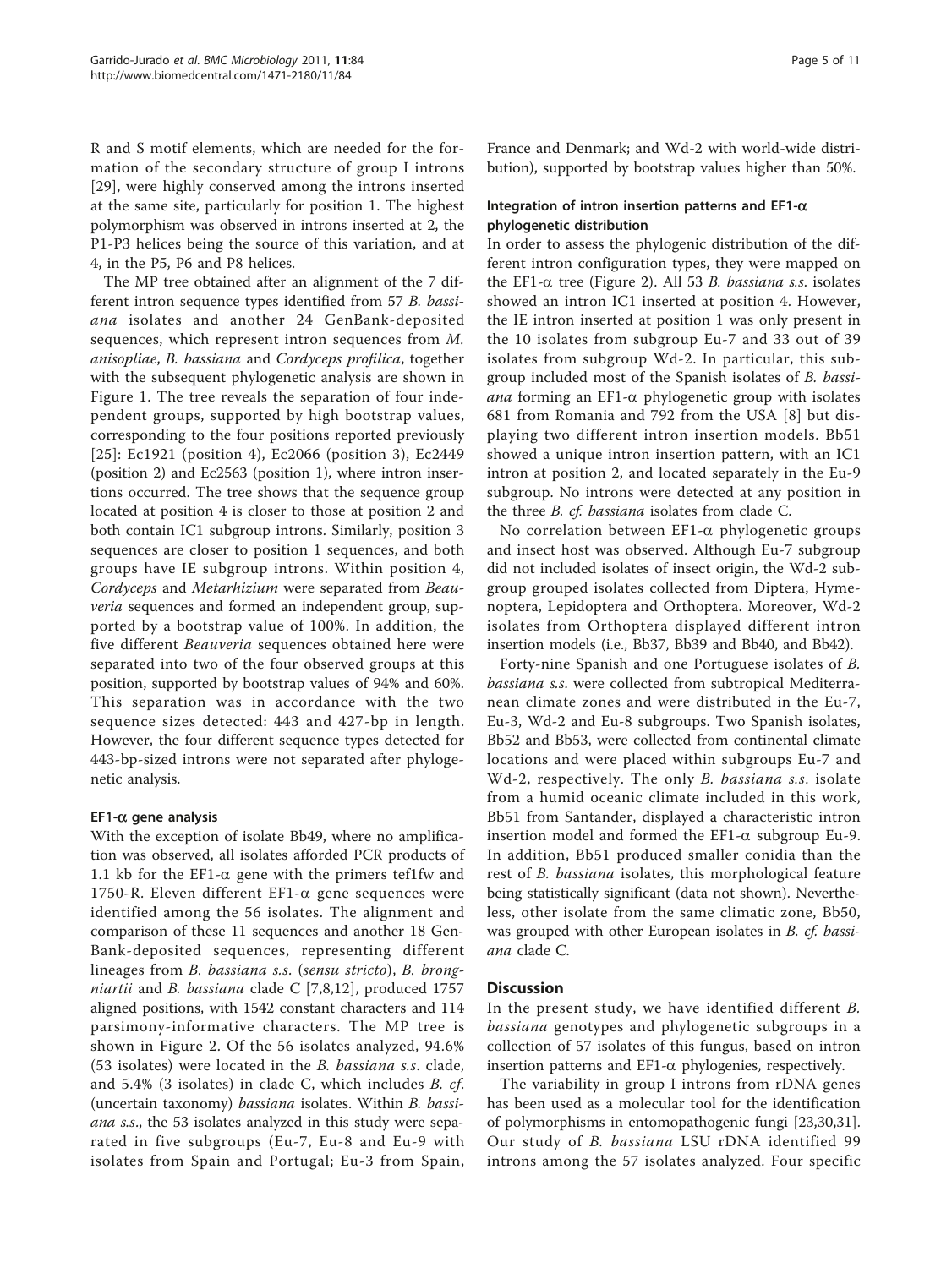<span id="page-5-0"></span>



EEF115308 EF115310

replications and nodes supported in >50% of bootstrap replicates, was generated using the PAUP 4.0 program. Branch lengths are proportional to the number of changes. Seven different intron sequence types (bolded) identified from 57 B. bassiana isolates were aligned with 24 representative intron sequences from Metarhizium anisopliae (Ma), Beauveria bassiana (Bb) and Cordyceps profilica (Csp), and an intron sequence from Naegleria sp. (Nsp) was used as outgroup. The four group I intron insertion positions are shown as Ec1921 (position 4), Ec2066 (position 3), Ec2449 (position 2) and Ec2563 (position 1).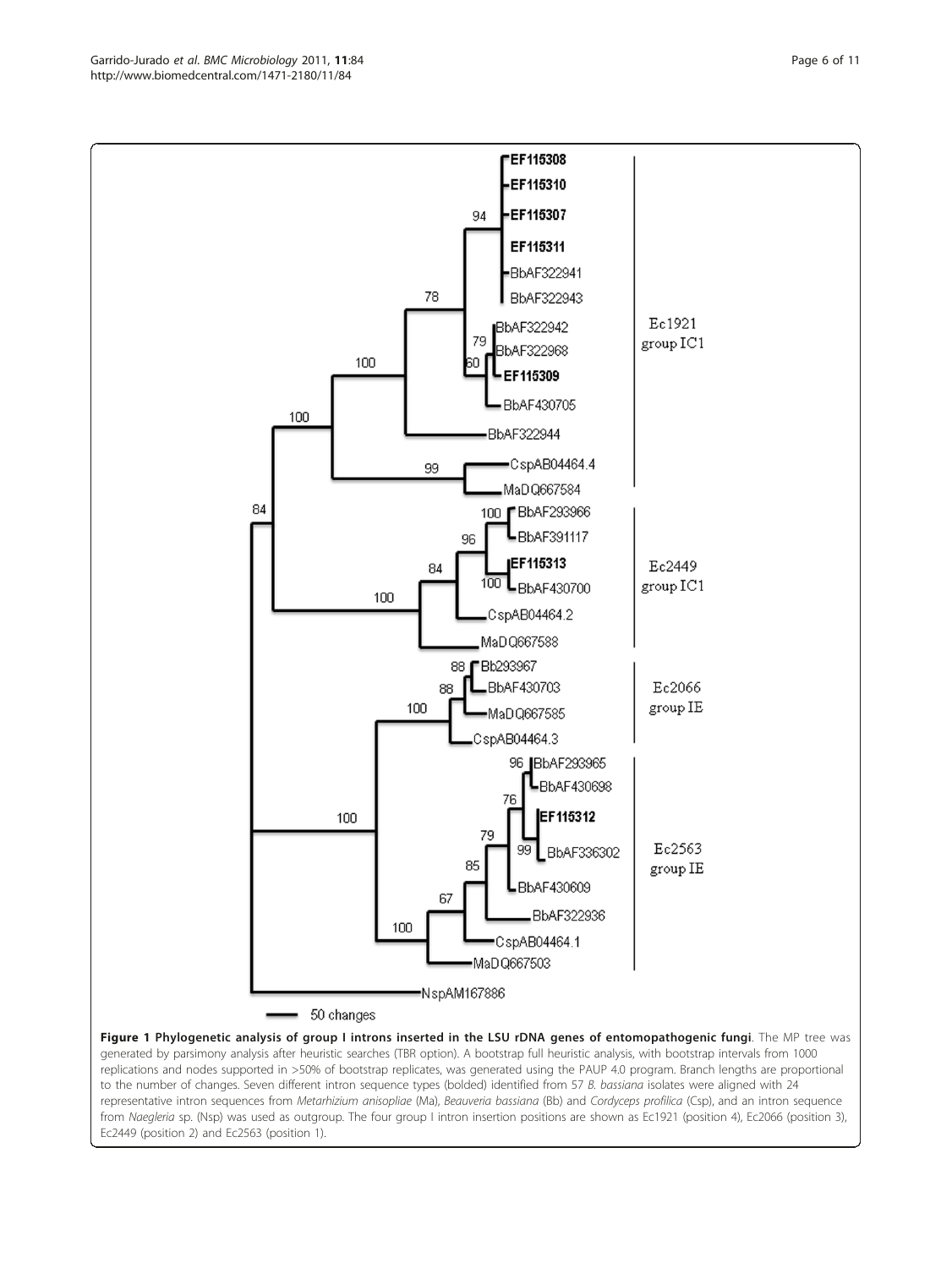<span id="page-6-0"></span>

sites of intron insertion have been described previously in Beauveria species [[23](#page-10-0),[25](#page-10-0)], but in our collection introns were only detected at positions 1, 2 or 4.

Particularly, our study shows that 100% of B. bassiana s.s. isolates had an intron inserted at position 4. This position was also preferential for intron insertion  $(84.4\%)$  in a population of 125 *B. bassiana* isolates [\[25](#page-10-0)]. The number of introns found in the 57 isolates was in agreement with the 199 introns detected in 125 B. bassiana isolates by Wang et al. [[25\]](#page-10-0); the 44 introns detected in 26 M. anisopliae isolates by Márquez et al. [\[31](#page-10-0)], and the 69 introns found in 28 representative members of the genus Cordyceps by Nikoh and Fukatsu [[26](#page-10-0)]. However, only four intron insertion patterns were present in our *B. bassiana* collection while greater variability was found in other studies: 13, 7 and 9 insertion patterns within 1[25](#page-10-0) B. bassiana  $[25]$ , 26 M. anisopliae  $[31]$  $[31]$  and 47 B. brongniartii [[23](#page-10-0)] isolates, respectively.

The MP tree based on intron sequences shows that they were distributed in four large groups, with bootstrap values of 100%, corresponding to four insertion positions (Figure [1](#page-5-0)). As could be expected [\[25](#page-10-0),[28](#page-10-0)], the introns inserted at the same site always belonged to the same subgroup: IC1 at positions 2 and 4, and IE at position 1.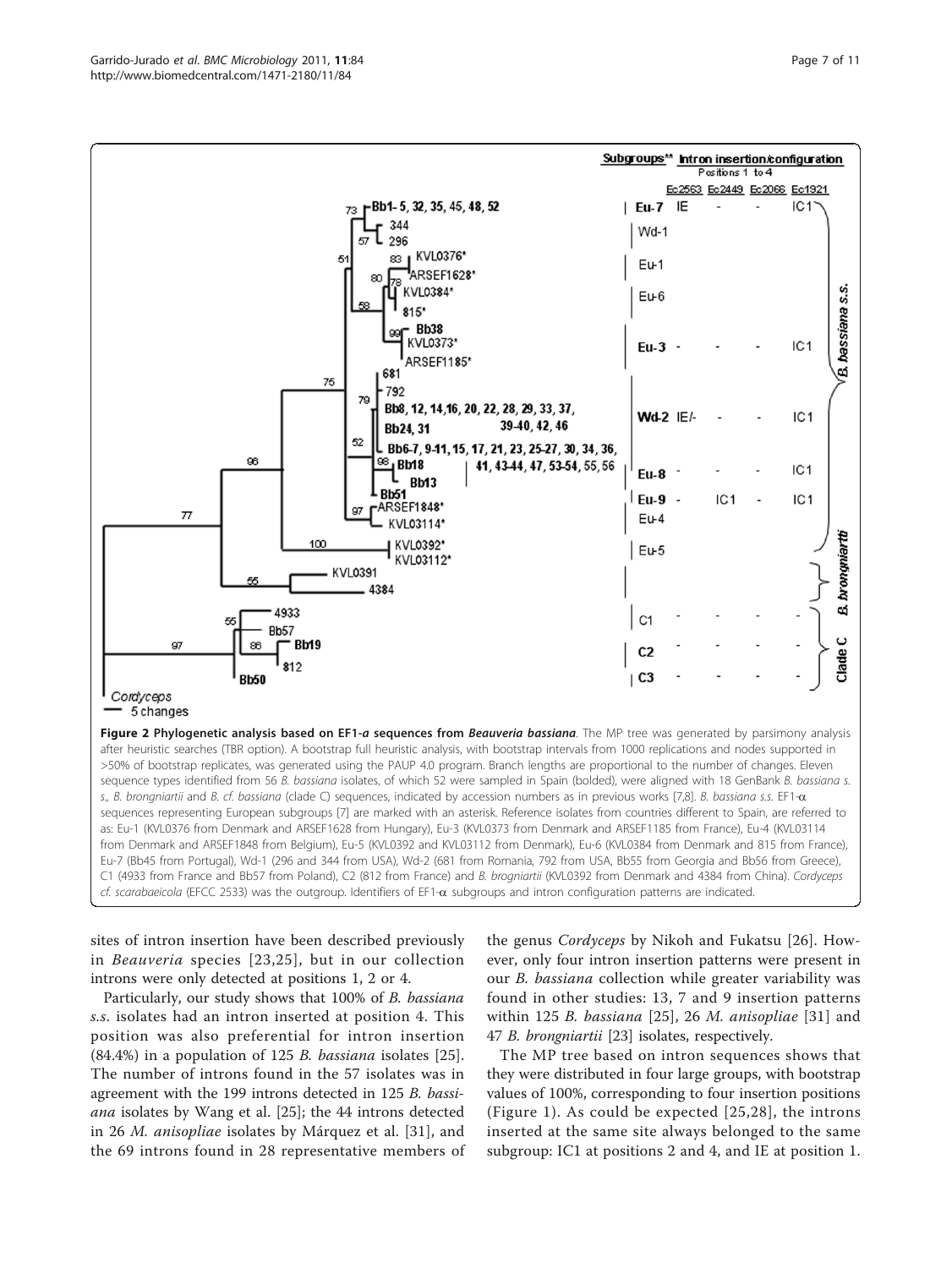Although the origin and transmission mechanisms of group I introns have generated controversy [[26\]](#page-10-0), this distribution of sequences is in agreement with previously reported observations [[25\]](#page-10-0) and means that introns inserted at the same position have a monophyletic origin and are transmitted vertically. In subsequent events intron speciation and diversification take place as occurs at position 4, where B. bassiana introns are separated from Metarhizium and Cordyceps introns, and two B. bassiana IC1 sequence sizes were located in two different sub-clades, supported by high bootstrap values.

Rehner and Buckley's study [[8](#page-9-0)] based on  $E F1-\alpha$  and ITS phylogenies has revealed that i) six clades can be resolved within Beauveria (A-F) and, excepting those corresponding to B. bassiana (A and C), they are closely to species previously described on the basis of their morphology, and ii) *B. bassiana s.s.* (A) was determined almost entirely from nucleotide variation at  $EFI-\alpha$ . Further phylogenetic studies carried out with nuclear and/or mitochondrial DNA regions of B. bassiana from all continents have served to resolve lineage diversity within this species [[7,](#page-9-0)[12,18](#page-10-0),[21\]](#page-10-0). Since phylogenetic species by continent and in the order of their discovery have been designated previously [[7\]](#page-9-0), we followed this nomenclature to refer the new phylogenetic subgroups identified among the Spanish B. bassiana s.s. isolates as Eu-7, Eu-8 and Eu-9. The results obtained from MP analyses (Figure [2](#page-6-0)), using a 1.1 kb fragment of the EF1-  $\alpha$  gene from 56 isolates from our collection, confirmed that 53 isolates were B. bassiana s.s. (A), and three isolates grouped in three different phylogenetic subgroups within *B. cf. bassiana* (C). As in a previous study  $[7]$  $[7]$ , the collection of Spanish isolates of B. bassiana s.s. was separated in five phylogenetic subgroups. However, only isolate Bb38, sampled from insects, was grouped with one (Eu-3) of the five phylogenetic species proposed by those authors working with a Danish collection of B. bassiana s.s. [[7](#page-9-0)], including insect isolates only. Interestingly, three phylogenetic subgroups (Eu-7, Eu-8 and Eu-9) were only formed by isolates from Spanish and Portuguese isolates. However, most of the isolates in our collection (39 out of 56) were grouped with isolates from Romania and the USA in the world-wide phylogenetic subgroup Wd-2, which includes isolates from Europe, Africa and North America [\[8](#page-9-0)].

When the different intron insertion patterns were mapped on the *B. bassiana* EF1- $\alpha$  phylogeny (Figure [2](#page-6-0)), the existence of a same intron genotype in a given phylogenetic subgroup could be indicative of its clonal origin as it is the case of Eu-7 and Eu-8. Previous studies have shown that Eu-3, where Bb38 is located, is a clonal group [[7](#page-9-0)]. Isolate Bb51 was the only member of Eu-9 and the separated phylogenetic grouping of this isolate is supported by a characteristic intron insertion pattern and the production of statistically significant smaller conidia than those from any other intron genotype (data not shown). The two different intron genotypes observed among the isolates from the complex phylogenetic subgroup Wd-2, may indicate that homologous recombination is involved in the IE intron loss at position 1. Previous studies have shown frequent intron losses of group I introns in the nuclear rDNAs of Cordyceps [[26\]](#page-10-0). Recently, a low frequency of sexual reproduction was observed in Eu-1 [\[7](#page-9-0)]; this could also be the case of Wd-2 where the absence of an IE intron at position 1 was only observed in 6 out of 39 isolates of this phylogenetic subgroup.

The genetic diversity of Spanish B. bassiana s.s. isolates was compared in relation to their hosts and geographical provenance and according to the latter view [[21\]](#page-10-0), no general correlation can be observed between the molecular variability among isolates and host and/or geographical origin. Although most of the isolates in our study were collected from soil, 8 out of 9 isolates from insects were grouped together in the subgroup Wd-2 although they derived from different insect orders. Phylogenetic subgroups only indicated a tenuous dependence upon geographic origin (i.e., Bb2-5 located in Eu-7 or Bb23-26 and Bb29-31 located in Wd-2). A recent phylogeographic report [[18](#page-10-0)] has provided evidence that the genetic distance of Brazilian B. bassiana isolates correlates with geographical distance, suggesting that according to Rehner's study [[12\]](#page-10-0) allopatry plays an important role in the phylogenetic diversification of B. bassiana. The authors of another recent study [[7](#page-9-0)] concluded that multiple phylogenetic species of B. bassiana s.s. co-exist in sympatry within the limited natural habitat of a bordering hedgerow. We observed that isolates sampled in close locations were placed in different phylogenetic subgroups (i.e., Bb35 and Bb36, from Cádiz, belong to Eu-7 and Wd-2, respectively; and Bb38, and Bb39-40 and Bb42, from Badajoz, group within Eu-3 and Wd-2, respectively, Bb39-40 and Bb42 having different intron genotypes). According to Meyling's study [\[7](#page-9-0)], the high phylogenetic diversity of the Spanish isolates of B. bassiana s.s. could be explained by the untilled habitats where most of them were sampled (i.e., olive, oak, pine, meadow or scrubland).

Previous studies have suggested that the saprophytic phase of entomopathogenic fungi exerts evolutionary pressure on the genotype and that adaptation to a habitat type is associated with their environmental preferences [[20\]](#page-10-0). Recent studies have also pointed out the importance of climatic conditions in the prevalence and distribution of B. bassiana genotypes [[21](#page-10-0)]. Our study was carried out on 51 isolates from subtropical Mediterranean climate locations that were distributed within the phylogenetic subgroups Eu-3, Eu-7, Eu-8, Wd-2 and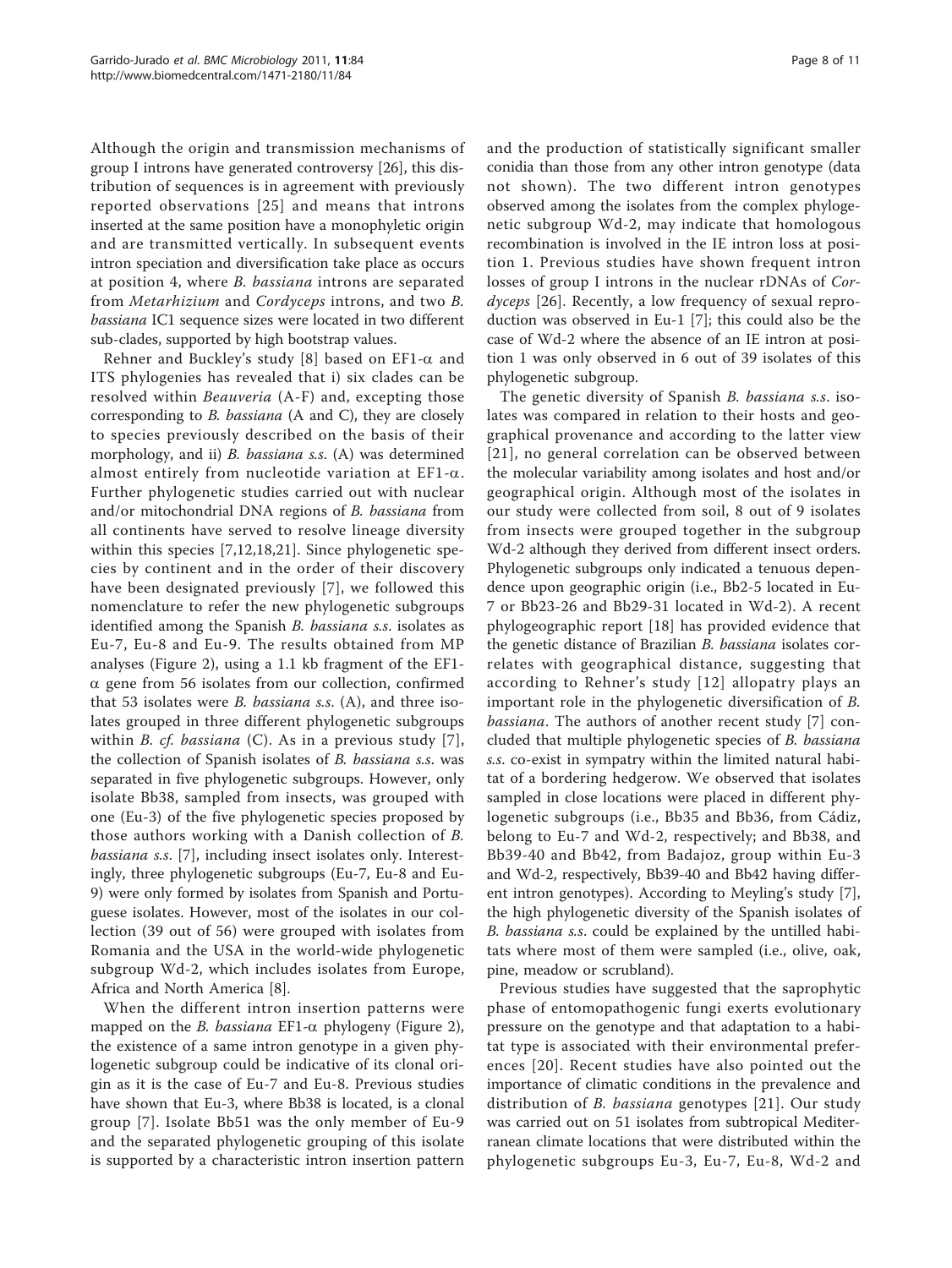clade C; 4 isolates were from continental climate sites and grouped in Eu-7, Wd-2 and clade C; and 2 isolates came from a humid oceanic climate zone, being located in Eu-9 and clade C. Interestingly, the only B. bassiana s.s. from a humid oceanic climate was the singular isolate Bb51. The fact that isolates from Mediterranean or continental climates overlapped in different phylogenetic subgroups, could be due to lower differences among the abiotic conditions existing in Spain, a country covering far smaller geographical surface and with much less variability than that considered in other Canadian, Brazilian or world-wide studies where phylogenetic species showed a better correlation with climate characteristics [[21\]](#page-10-0), biogeographic distribution [[18\]](#page-10-0) and habitat [\[20](#page-10-0)]. In a thermal growth study [[20\]](#page-10-0) it was described that B. bassiana genetic groups from three different habitats in Canada were associated with temperature preferences. When we explored the thermal preferences within a set of Spanish B. bassiana s.s. isolates belonging to the two main intron genotypes (A1B2B3A4 and B1B2B3A4) and four phylogenetic EF1- $\alpha$  subgroups (data not shown), a correlation between intron genotypes and the mean optimal and maximum temperatures for growth was observed, both growth temperatures being significantly lower in the B1B2B3A4 genotype with respect to A1B2B3A4. However, no correlation was observed between thermal preferences and the climatic origin of the Spanish B. bassiana isolates.

# Conclusion

Four intron genotypes, and five and three phylogenetic subgroups within B. bassiana s.s. and B. cf. bassiana (clade C) have been identified, respectively, in a collection of 57 B. bassiana isolates -53 from Spain. The highest polymorphism was observed in introns inserted at positions 2 and 4. All B. bassiana s.s. displayed an IC1 intron inserted at position 4. Integration of intron insertion patterns and  $EFL-\alpha$  phylogenetic distribution served to demonstrate the monophyletic origin and vertical transmission of introns inserted at the same site. In subsequent events intron speciation and diversification take place as occurs at site 4, where B. bassiana introns are separated from Metarhizium and Cordyceps introns. No general correlation was observed between the molecular data and insect host, but a tenuous correlation was detected with the geographic origins. The high phylogenetic diversity of the Spanish isolates of B. bassiana s.s. could be due to the untilled habitats where most of them were sampled.

## Methods

#### Fungal isolates and morphological studies

The 57 isolates of *B. bassiana* used in this study were selected from a Spanish collection of 960 records at the

CRAF (Ciencias y Recursos Agrícolas y Forestales) Department of the University of Cordoba (Córdoba, Spain), representing different geographic origins, habitats/hosts and climates. Fifty-three Spanish isolates were studied, 51 of them being collected from subtropical Mediterranean climate zones -characterized by warm to hot, dry summers and mild to cool, wet winters- and 2 from a humid oceanic climate. Forty-five out of these 53 isolates were from soil, most of them from poorly tilled or untilled fields (i.e., olive, oak, pine or scrubland) and 8 were isolated from insects. Information about these isolates is provided in Table [1](#page-2-0). All fungal isolates were derived from single conidial spores grown on Malt Extract Agar plates (MEA, Difco Becton Dickinson, Sparks, MD).

#### DNA extraction, PCR amplification, and sequencing

Mycelia for DNA extraction were obtained as previously described [[31\]](#page-10-0). Total DNA was extracted using the method previously described [[32](#page-10-0)].

Two nuclear gene regions, LSU rDNA and EF1- $\alpha$ , were amplified, sequenced and analyzed. The 3'-end of the nuclear LSU rDNA cluster was also amplified with primers I29 (5'-CTGCCCAGTGCTCTGAATGTC-3') [[25\]](#page-10-0) and M1 (5'-GGTAAAACTAACCTGTCTCACG-3') [[31\]](#page-10-0) for the 57 isolates of *Beauveria* included in the study. The distribution of putative introns was investigated using the following combinations of previously described primers: I29-I38, I31-I32, I21-I22 and E23-M1 [[25,31](#page-10-0)]. A 1100 bp fragment spanning the 3' 2/3 of the EF1- $\alpha$  gene was amplified with primers tef1fw (5'-GTGAGCGTGGTATCACCA-3') [[33](#page-10-0)] and 1750-R (5'- GACGCATGTCACGGACGGC-3') for all isolates, except Bb49. The oligonucleotide 1750-R was designed at the 3'-end of an alignment of Beauveria EF1- $\alpha$  genes obtained from databases. PCR was performed in a total volume of 50 μl containing 25 ng of genomic DNA and 0.20 μM concentrations of each of the above primers, using the Taq polymerase system (Biotools B&M Labs, Madrid, Spain) and following the manufacturer's instructions. The amplification program included an initial denaturing cycle of 1 min at 94°C, followed by 35 cycles of 1 min 30 s at  $94^{\circ}$ C, 2 min (for EF1-a) or 2 min 30 sec for (LSU rDNA) at 55 (for EF1- $a$ ) or 57°C (for LSU rDNA) and 3 min at 72°C, and a final extension step of 7 min at 72°C in a PCR System 9700 Genetic Thermal Cycler (Applied Biosystems, Foster City, CA). The PCR products were electrophoresed on 1% agarose gels buffered with  $1 \times$  TAE [\[34](#page-10-0)] and stained with ethidium bromide. A 100-bp ladder molecular weight standard (Roche Mannheim, Mannheim, Germany) was also used.

The PCR products were purified from agarose gels using the Geneclean II kit<sup>®</sup> system (Q-Biogene,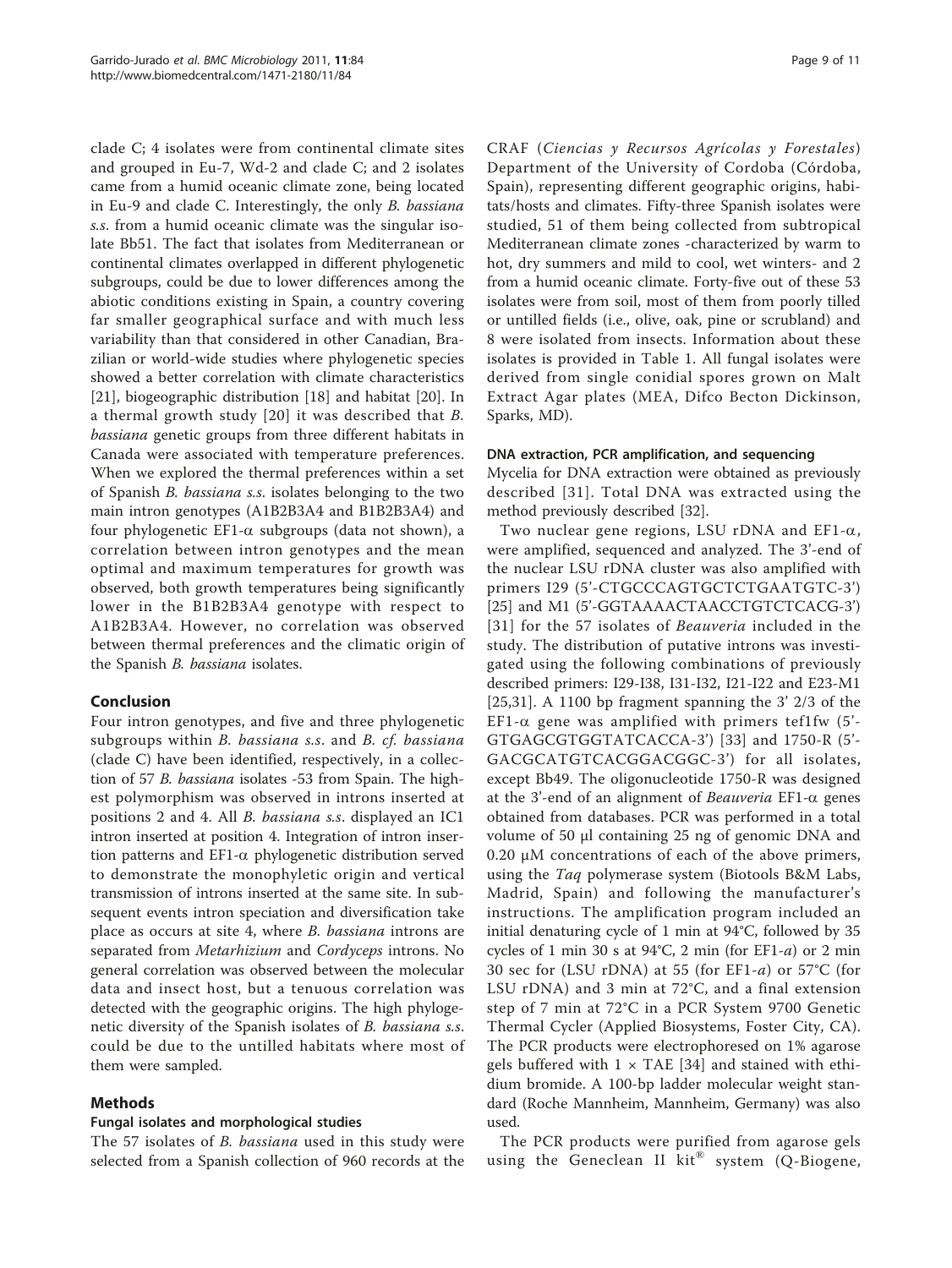<span id="page-9-0"></span>Carlsbad, CA), following the manufacturer's protocol. DNA sequences were obtained using an automated ABI 377 Prism Sequencer (Applied Biosystems, Foster City, CA) with fluorescent terminators at the Department of Microbiology and Genetics of the University of Salamanca. All PCR products were sequenced in both directions, using amplification primers and internal primers when necessary.

The intron and  $EFL-\alpha$  sequences obtained in this study were deposited in the GenBank database. Intron and EF1- $\alpha$  sequence accession numbers are available in Table [2](#page-3-0) and additional file 1 respectively.

#### Molecular analyses

The presence or absence of introns at the 3'-end of the nuclear LSU rDNA of each isolate was determined by detecting previously described target sequences [[25\]](#page-10-0). In order to compare the results obtained in this study with the B. bassiana genotypes based on previously reported intron insertion patterns in the LSU rDNA gene, Wang's terminology was used [[25](#page-10-0)]. The intron sequences detected in each insertion point were aligned with representative *Beauveria* sequences to examine their polymorphisms and to identify conserved motifs. Intron subgroups were determined by comparison with representative secondary structures from previous studies [[25-27,30\]](#page-10-0).

Intron and  $EFI-\alpha$  sequences were analyzed separately. Published sequences for isolates included within the genera Beauveria, Metarhizium and Cordyceps were retrieved from GenBank and included in the alignments. Alignments were generated using the MegAlign (DNASTAR package, 1989-92, London, UK) and the CLUSTALX 1.81 program [\[35\]](#page-10-0). Phylogenetic analyses were carried out with the PAUP\* version 4.0 b10 program. Gaps, encoded as missing data, and uninformative characters were excluded from the analyses. Most-parsimonious (MP) trees were obtained for intron and  $EFI-\alpha$  data from heuristic searches using TBR branch-swapping [\[36\]](#page-10-0), and all MP trees were summarized in a single tree in which all branch lengths equal to zero were collapsed by polytomies. An intron sequence of Naegleria sp. (AM167886) and the EF1-a gene of Cordyceps cf. scarabaeicola (AY531967) were used as outgroups in the analysis of intron and EF1-  $\alpha$  sequences, respectively. A bootstrap full heuristic analysis consisting of 1000 replicates was performed, and a 50% majority rule tree was produced.

# Additional material

[Additional file 1: T](http://www.biomedcentral.com/content/supplementary/1471-2180-11-84-S1.DOC)able of GenBank accession numbers of EF1-a sequences obtained in this study from 57 Beauveria bassiana isolates and EF1-α subgroups.

#### Acknowledgements

This manuscript is in memoriam of Marcela Márquez, deceased in the course of this research. This work has been funded by the Spanish Ministry of Education and Science, projects AGL2004-06322-C02-02/AGR and AGL2008- 0512/AGR; and Junta de Castilla y León, project GR67.

#### Author details

<sup>1</sup>Departamento de Ciencias y Recursos Agrícolas y Forestales, Universidad de Córdoba, Edificio C4 Celestino Mutis, Campus Rabanales, 14071 Córdoba, Spain. <sup>2</sup> Area de Genética. Departamento de Microbiología y Genética, Universidad de Salamanca, Edificio Departamental lab 324, Plaza Doctores de la Reina s/n, 37007 Salamanca, Spain. <sup>3</sup>Centro Hispano-Luso de Investigaciones Agrarias (CIALE), Departamento de Microbiología y Genética, Universidad de Salamanca, Río Duero 12, Campus de Villamayor, 37185 Salamanca, Spain.

#### Authors' contributions

IGJ carried out the laboratory work related to EF1-α. MM and EAI carried out the laboratory work on introns. EQM and CSA provided the B. bassiana isolates. In addition, EQM and AOU participated in genomic DNA extraction. EM conceived the design of the study and helped to write the manuscript. RH participated in the design and coordination of the study, in the sequence analyses and wrote the manuscript. All authors have read and approved the final manuscript.

#### Received: 26 October 2010 Accepted: 26 April 2011 Published: 26 April 2011

#### References

- 1. Wraight SP, Carruthers RI, Jaronski ST, Bradley CA, Garza CJ, Galaini-Wraight S: Evaluation of the entomopathogenic fungi Beauveria bassiana and Paecilomyces fumosoroseus for microbial control of the silverleaf whitefly, Bemisia argentifolii. Biol Cont 2000, 17:203-217.
- 2. Quesada-Moraga E, Maranhao EAA, Valverde-García P, Santiago-Álvarez C: Selection of Beauveria bassiana isolates for control of the whiteflies Bemisia tabaci and Trialeurodes vaporariorum on the basis of their virulence, thermal requirements and toxicogenic activity. Biol Cont 2006, 36:274-287.
- 3. Wraight SP, Jackson MA, de Kock SL: Production, stabilization and formulation of fungal biocontrol agents. In Fungi as Biocontrol Agents Progress, Problems and Potential. Edited by: Butt TM, Jackson C, Magan N. Wallingford, UK: CAB International; 2001:253-287.
- 4. Enkerli J, Widmer F: Molecular ecology of fungal entomopathogens: molecular genetic tools and their applications in population and fate studies. Biocontrol 2010, 55:17-37.
- Meyling NV, Eilenberg J: Ecology of the entomopathogenic fungi Beauveria bassiana and Metarhizium anisopliae in temperate agrosystems: potential for conservation biological control. Biol Cont 2007, 43:145-155.
- 6. Kouvelis VN, Ghikas DV, Edgington S, Typas MA, Moore D: [Molecular](http://www.ncbi.nlm.nih.gov/pubmed/18290810?dopt=Abstract) [characterization of isolates of](http://www.ncbi.nlm.nih.gov/pubmed/18290810?dopt=Abstract) Beauveria bassiana obtained from [overwintering and summer populations of Sunn Pest \(](http://www.ncbi.nlm.nih.gov/pubmed/18290810?dopt=Abstract)Eurygaster [integriceps](http://www.ncbi.nlm.nih.gov/pubmed/18290810?dopt=Abstract)). Lett Appl Microbiol 2008, 46:414-420.
- 7. Meyling NV, Lübeck M, Buckley EP, Eilenberg J, Rehner SA: [Community](http://www.ncbi.nlm.nih.gov/pubmed/19226319?dopt=Abstract) [composition, host range and genetic structure of the fungal](http://www.ncbi.nlm.nih.gov/pubmed/19226319?dopt=Abstract) entomopathogen Beauveria [in adjoining agricultural and seminatural](http://www.ncbi.nlm.nih.gov/pubmed/19226319?dopt=Abstract) [habitats.](http://www.ncbi.nlm.nih.gov/pubmed/19226319?dopt=Abstract) Mol Ecol 2009, 18:1282-1293.
- 8. Rehner SA, Buckley E: A Beauveria [phylogeny inferred from nuclear ITS](http://www.ncbi.nlm.nih.gov/pubmed/16389960?dopt=Abstract) and EF1-α [sequences: evidence for cryptic diversification and links to](http://www.ncbi.nlm.nih.gov/pubmed/16389960?dopt=Abstract) Cordyceps [teleomorphs.](http://www.ncbi.nlm.nih.gov/pubmed/16389960?dopt=Abstract) Mycologia 2005, 97:84-98.
- 9. Gaitan A, Valderrama AM, Saldarriaga G, Vélez P, Bustillo A: Genetic variability of Beauveria bassiana associated with the coffee berry borer Hypothenemus hampei and other insects. Mycol Res 2002, 106:1307-1314.
- 10. Aquino de Muro M, Elliott S, Moore D, Parker BL, Reid W, Bouhssini M: Molecular characterisation of Beauveria bassiana [isolates obtained from](http://www.ncbi.nlm.nih.gov/pubmed/15912946?dopt=Abstract) [overwintering sites of sunn pests \(](http://www.ncbi.nlm.nih.gov/pubmed/15912946?dopt=Abstract)Eurygaste and Aelia species). Mycol Res 2005, 109:294-306.
- 11. Devi KU, Reineke A, Reddy NNR, Rao CUM, Padmavathi J: [Genetic diversity,](http://www.ncbi.nlm.nih.gov/pubmed/16767174?dopt=Abstract) [reproductive biology, and speciation in the entomopathogenic fungus](http://www.ncbi.nlm.nih.gov/pubmed/16767174?dopt=Abstract) Beauveria bassiana [\(Balsamo\) Vuillemin.](http://www.ncbi.nlm.nih.gov/pubmed/16767174?dopt=Abstract) Genome 2006, 49:495-504.